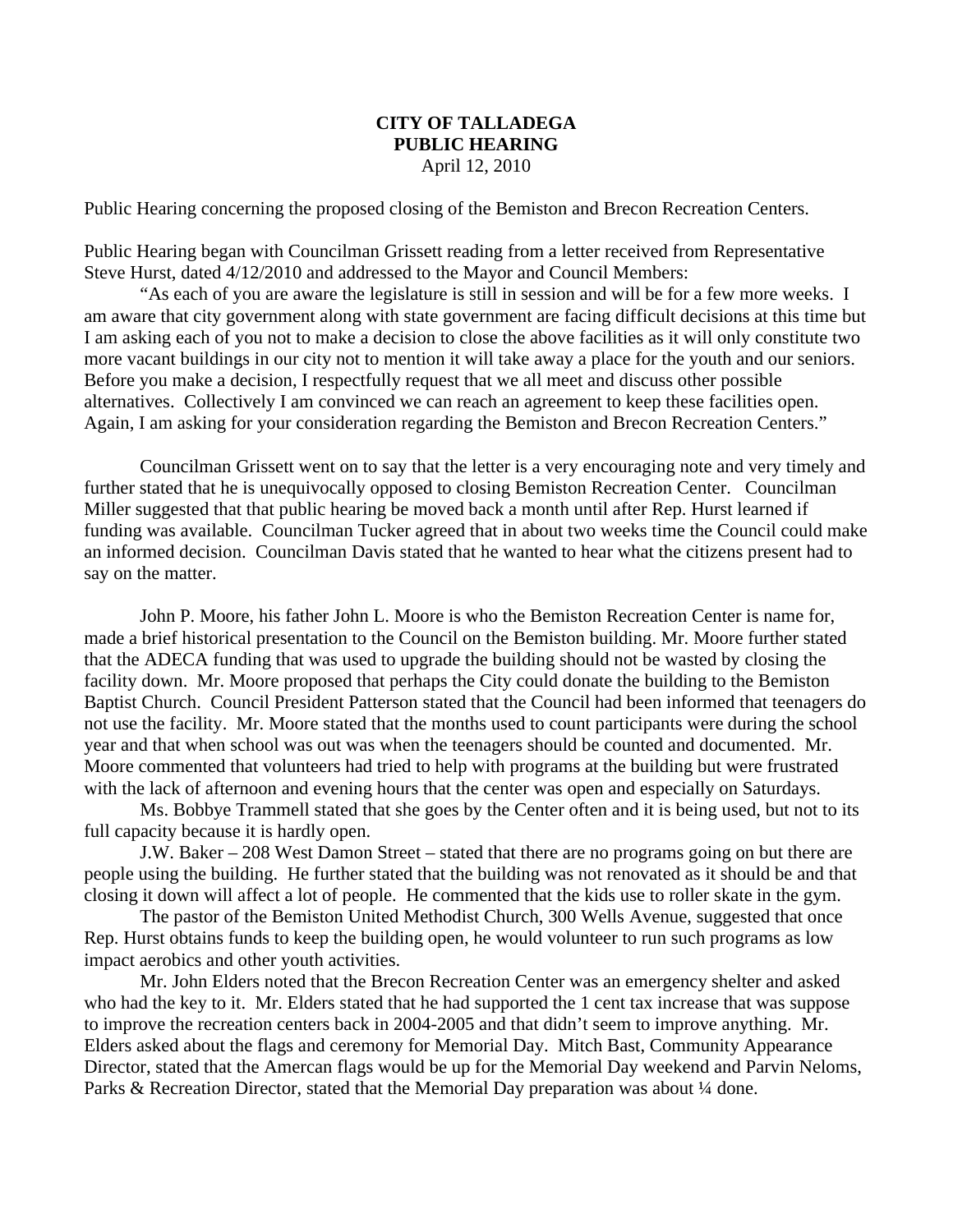Frank Miller, 805 East Street South, stated that the Golden Agers program that was moved from the Brecon Recreation Center to the Spring Street Center had a dramatic drop in membership from 90 to 20 because the concentration of Senior programs that occurred at the Brecon Center did not happen at the Spring Street Center. Mr. Miller further stated that if you don't have any programs no one is going to go there.

Ms. Iris Kite – 382 Pinehurst Drive – commented that the Bemiston and Brecon Centers had been used as voting centers.

Geneva Phillips – 511 Wells Avenue – stated she grew up in Bemiston and wants both centers to remain open. She stated that the Bemiston Community Council tries to have a meeting every month, that basketball games would be there in the evenings if the center was open, there just are no programs for the seniors or the teenagers there.

Council President Patterson asked for a count of those in the audience for or against the closing of the Bemiston and Brecon Recreation Centers. There were 52 citizens against closing the centers and none in favor of closing the centers down. Council President Patterson officially closed the public hearing.

## **CITY OF TALLADEGA CITY COUNCIL REGULAR MEETING** April 12, 2010

The City Council of the City of Talladega met in a regular meeting on Monday, April 12, 2010 at 5:30 p.m., in the City Hall Auditorium, the regular place for such meetings. The meeting was called to order and the following were present: Council President Horace Patterson, Councilman Eddie Tucker, Councilman Donnie Miller, Councilman Jimmy Davis, Councilman Lance Grissett, Mayor Brian York and City Manager Michael Stampfler.

Council members agreed to wait on making a decision concerning the Bemiston and Brecon Recreation Centers until hearing from Representative Hurst.

> **Resolution # 2045** approving contract with Clements Dean Building Company, LLC of Wilsonville, Alabama for renovations to the Spring Street Recreation Center for a total cost of \$839,500.00.

**Resolution #2046** amending the City's Section 5311 Non-urbanized Area Public Transportation Program contract to increase the matched reimbursement by \$18,000.

Motion by Councilman Davis with a second by Councilman Miller to approve Resolutions #2045 to #2046. Roll Call. AYES: All.

Council President Patterson asked the Council for any comments on the take home vehicle cost report provided by the City Manager. Councilman Grissett requested more time to study the figures. The request was made for the Chief of Police, Alan Watson, to have a report for the Council at the next meeting as to the benefits to the City of the police officers taking home vehicles.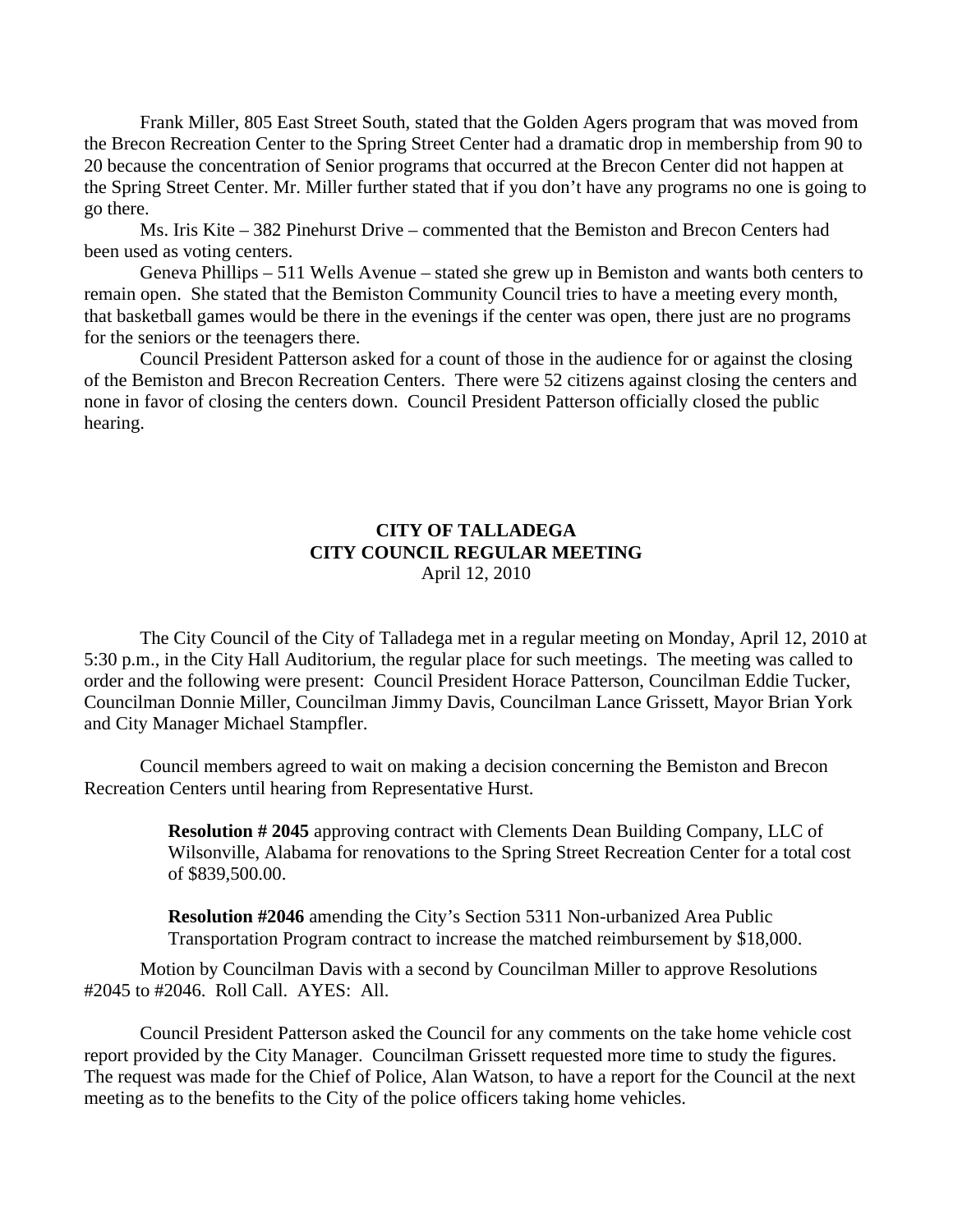Council President Patterson requested that the topic of the Bemiston and Brecon Recreation Centers by added to the agenda for the second meeting in May. Council President Patterson also commented on the condition of Coleman Circle pavement and stated that the City had promised the people in that community that the street would be returned to its original condition and that it was a commitment that he felt the City needed to live up to and that continuity was needed between the Council and the city administration.

Council President Patterson also asked for an update on paving projects. Terry Hanner, Purchasing Director, stated that ALDOT has approved the plans and that the bids would be done in April. It was requested that the paving engineer attend the next council meeting.

Councilman Davis stated that a budget work session was needed in the next four weeks. May  $20<sup>th</sup>$  was set up as a work session on budget only for 5:00 pm.

Councilman Grissett asked about the Mt. Olive well and Terry Hanner indicated that the purchase of the backup pump would be coming to Council soon. Councilman Grissett than asked about the safety issue at the North Street Parking Lot and asked if concave mirrors on the North Street entrance would help. Terry Hanner indicated that it had been looked into. Council President Patterson asked that the North Street Parking Lot be placed as an item on the next council meeting agenda.

Councilman Grissett requested some headway on City entrance signage to include something in writing with attached designs. Entrance Signage was requested as an item on the next meeting's agenda.

Councilman Tucker asked for a study of the corner of Coosa and Court Streets and the timing of the lights there that causes a major back up of traffic. Interim Public Works Director, Karen Phillips, indicated that the intersection needs a warrant study and would be added to the list of intersections to be studied. Councilman Tucker also asked about the roofing estimate on the house at 113 Jemison that Chris Stone, Community Development Director, was looking into and he requested some clear answers about compliance on the house by the next council meeting.

Council President Patterson asked for Water Department tours be set up for the council members to re-visit areas to see any improvements.

Council President Patterson suggested that the Recreation Department send out a survey or questionnaire concerning programs the community would like to see in the recreation facilities and have the results of those surveys summarized and presented to the Council in about a month or so.

Councilman Miller moved for adjournment.

## **AUTHENTICATION**

I, Elizabeth Cheeks, Acting City Clerk of the City of Talladega, Alabama, do hereby attest that the foregoing is a true and correct copy of the proceedings of the City Council of Talladega, Alabama, which met in a regular session on Monday, April 12, 2010, at 5:30 p.m. at City Hall in the City of Talladega, Alabama.